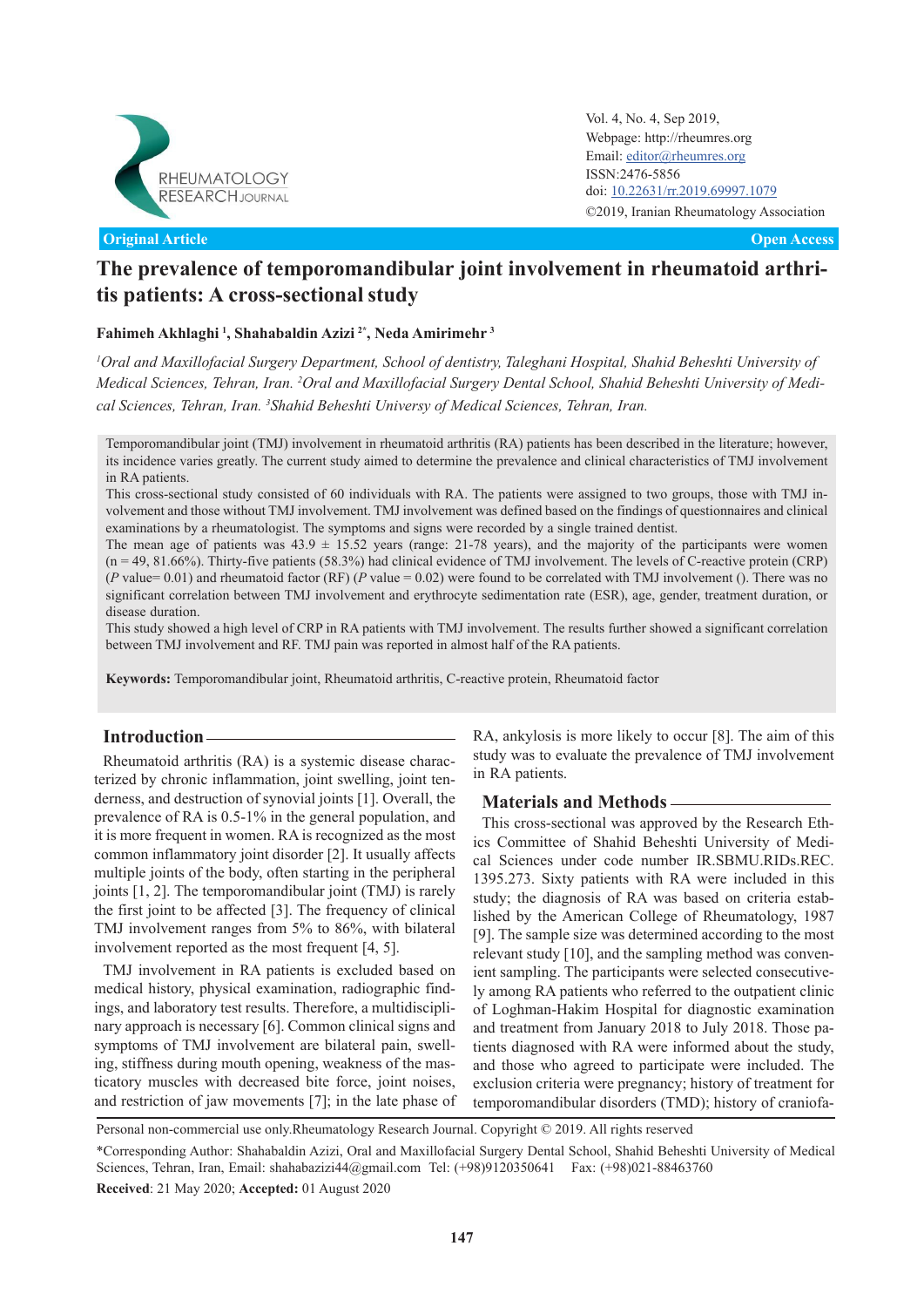cial trauma, tumor, or infection of the orofacial and skull regions; and neoplasia in other locations. The general data of the participants, including gender, age, duration of disease, and treatment duration, were obtained from the patients' medical records. The blood samples taken from participants in both groups of this study were used to measure complete blood count (CBC), C-reactive protein (CRP), erythrocyte sedimentation rate (ESR), and rheumatoid factor (RF). ESR, CRP, and RF were considered as indicators of inflammation.

#### **Evaluation of TMJ involvement**

In the present study, TMJ involvement was defined based on the findings of questionnaires and clinical examinations by a rheumatologist. The symptoms and signs were recorded by a single trained dentist. The questionnaire used in this study was researcher-made and evaluated differential diagnoses in patients with RA. It included questions about the history of trauma, toothache, and dislocation. In the next step, the patients were classified into two groups:

**Table 1.** Clinical and laboratory findings of RA patients

those with TMJ involvement (N: 35) and those without TMJ involvement (N: 25).

## **Statistical Analysis**

The significance of differences between the two groups was analyzed by a t-test for normally distributed variables and by a Pearson chi-square for categorical variables; collected data was summarized as means  $(± SD)$ . Statistical analysis was performed using SPSS version 23; a *P* value of <0.05 was considered statistically significant.

#### **Results**

A total of 60 RA patients were analyzed in this study. The majority of participants were female  $(81.66\%, n = 49)$ , and the mean age was  $43.9 \pm 15.52$  years (range: 21-78 years). The clinical and laboratory characteristics of RA patients are summarized in Table 1.

Of 60 RA patients examined, 35 (58.3%) had clinical evidence of TMJ involvement (Table 2).

| Male/Female $(N\%)$         | 11 $(18.34\%)/49(81.66\%)$ |
|-----------------------------|----------------------------|
| Age (years)                 | $43.9 \pm 15.52$           |
|                             | Positive $48(80\%)$        |
| $RF(N\%)$                   | Negative 12 (20%)          |
| CRP(mg/L)                   | $21.4 \pm 10.1$            |
| $ESR$ (mm/h)                | $31.3 \pm 22.9$            |
| Disease duration (months)   | $60.35 \pm 56.40$          |
| Treatment duration (months) | $74.20 \pm 62.52$          |
|                             | Positive 35 (58.33%)       |
| TMJ Involvement $(N\%)$     | Negative 25 (41.66%)       |

**Table 2.** Characteristics of the study groups

|                               | <b>With TMJ involvement</b> | <b>Without TMJ involvement</b> | P value |
|-------------------------------|-----------------------------|--------------------------------|---------|
| Male/Female $(N\%)$           | $4(6.6\%)/31(51.6\%)$       | $7(11.6\%)/18(30\%)$           | 0.48    |
| Age (years)                   | $34.67 \pm 13.43$           | $45.53 \pm 15.40$              | 0.39    |
| $RF: Positive/Negative (N\%)$ | $33(55\%)/2(3.3\%)$         | $15(25\%)/10(16.6\%)$          | 0.02    |
| $CRP$ (mg/L)                  | $22.6 \pm 9.1$              | $17.2 \pm 11.1$                | 0.01    |
| $ESR$ (mm/h)                  | $32.2 \pm 11.4$             | $30.4 \pm 12.1$                | 0.10    |

*Rheumatology Research., Vol. 4, No. 4, Sep. 2019*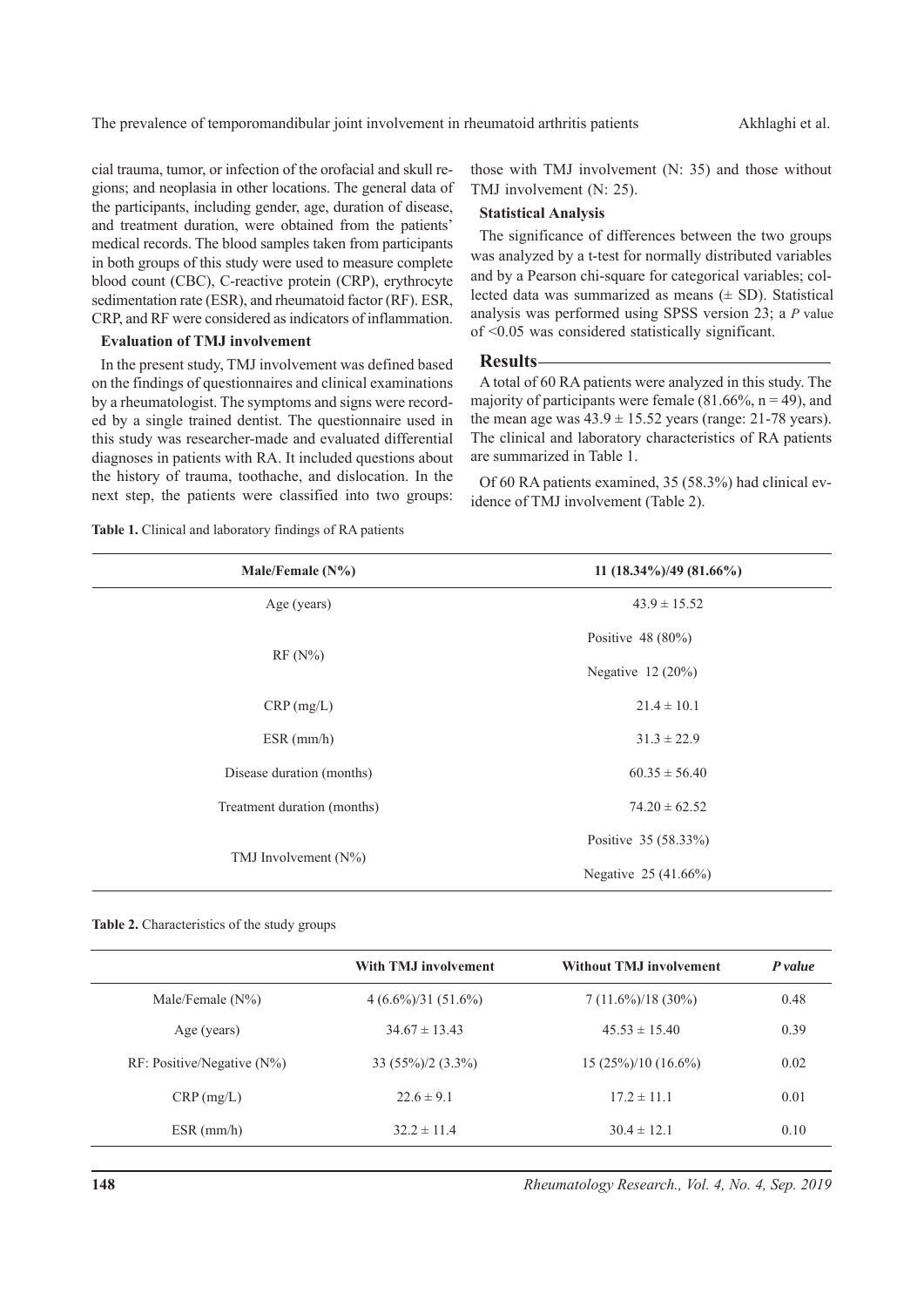The prevalence of temporomandibular joint involvement in rheumatoid arthritis patients Akhlaghi et al.

|                             | With TMJ involvement | <b>Without TMJ involvement</b> | P value |
|-----------------------------|----------------------|--------------------------------|---------|
| Disease duration (months)   | $62.20 \pm 46.40$    | $58.82 \pm 42.60$              | 0.47    |
| Treatment duration (months) | $76.30 \pm 60.40$    | $72.26 \pm 58.24$              | 0.29    |
| DAS <sub>28</sub>           | $4.03 \pm 1.09$      | $3.48 \pm 0.95$                | 0.62    |

There was no significant difference between the groups in terms of age, gender, disease duration, treatment duration, or DAS28. Only RF and CRP levels were correlated with TMJ involvement. Among 35 patients with TMJ

involvement, the most common symptom was TMJ pain, followed by morning stiffness, articular noises, and muscle pain or spasm. As shown in Table 3, limitation of jaw movement was the least common symptom.

Table 3. Frequency of clinical evidence of TMJ involvement in RA patients

| Signs and symptoms                                         | No. | $\frac{0}{0}$ |
|------------------------------------------------------------|-----|---------------|
| TMJ pain (during mastication or opening/closing the mouth) | 23  | 65.71         |
| Morning stiffness                                          | 21  | 60.00         |
| Articular noises (crepitus and clicking sounds)            | 18  | 51.42         |
| Muscle pain or spasm                                       | 15  | 42.85         |
| Limitation of jaw movement                                 | 2   | 5.71          |
|                                                            |     |               |

## **Discussion**

RA acts as a systemic etiological factor with major effects on the development of temporomandibular disorders. Because its clinical manifestations are often silent, TMJ involvement in patients with RA has been ignored [11]. In this regard, a previous study reported that three-quarters of RA patients had complaints of pain in the orofacial region, including arthralgia, myalgia, or both [12]. The prevalence of TMJ involvement in RA differs widely in the literature, possibly because of different examination types, selection of patients, different diagnostic techniques, or involvement criteria [2, 3].

TMJ complaints may be overshadowed by RA symptoms elsewhere in the body [4]. Various papers have highlighted the increased prevalence of TMJ symptoms and signs in patients with inflammatory rheumatic disorders such as RA. Therefore, this cross-sectional study evaluated the prevalence of TMJ involvement in RA patients who referred to the outpatient clinic of Loghman-Hakim Hospital. According to the literature [13], different imaging modalities, such as magnetic resonance imaging (MRI), computed tomography (CT), and cone-beam computed tomography (CBCT) have been used to assess TMJ. In the current study, a questionnaire and physical examination were used to assess TMJ involvement in order to avoid

imposing a financial burden on patients.

In the present study, 35 of the 60 patients had some clinical evidence of TMJ involvement. In agreement with previous research [3, 5], the present findings showed that TMJ pain was the most frequent symptom. The present study also investigated laboratory indicators of RA (CRP, ESR, and RF), which might be related to the involvement of TMJ. A significant association was found between TMJ involvement, RF, and CRP, which is consistent with previous reports [10]. Conversely, some researchers [14] have found associations between TMJ involvement and ESR, which is in contrast with the current findings.

According to previous studies, TMJ involvement follows the same destructive path as in other joints and is directly correlated with the severity and duration of RA; therefore, the duration of RA is regarded as an aggravating factor for the involvement of TMJ [15, 16]. This finding was not confirmed in the present study, and there was no significant difference between the two groups. Also, age, gender, and duration of treatment were not correlated with TMJ involvement, which is inconsistent with previous reports [10].

The current study did not investigate the radiographic imaging of patients, which can be considered as a limitation.

*Rheumatology Research., Vol. 4, No. 4, Sep. 2019*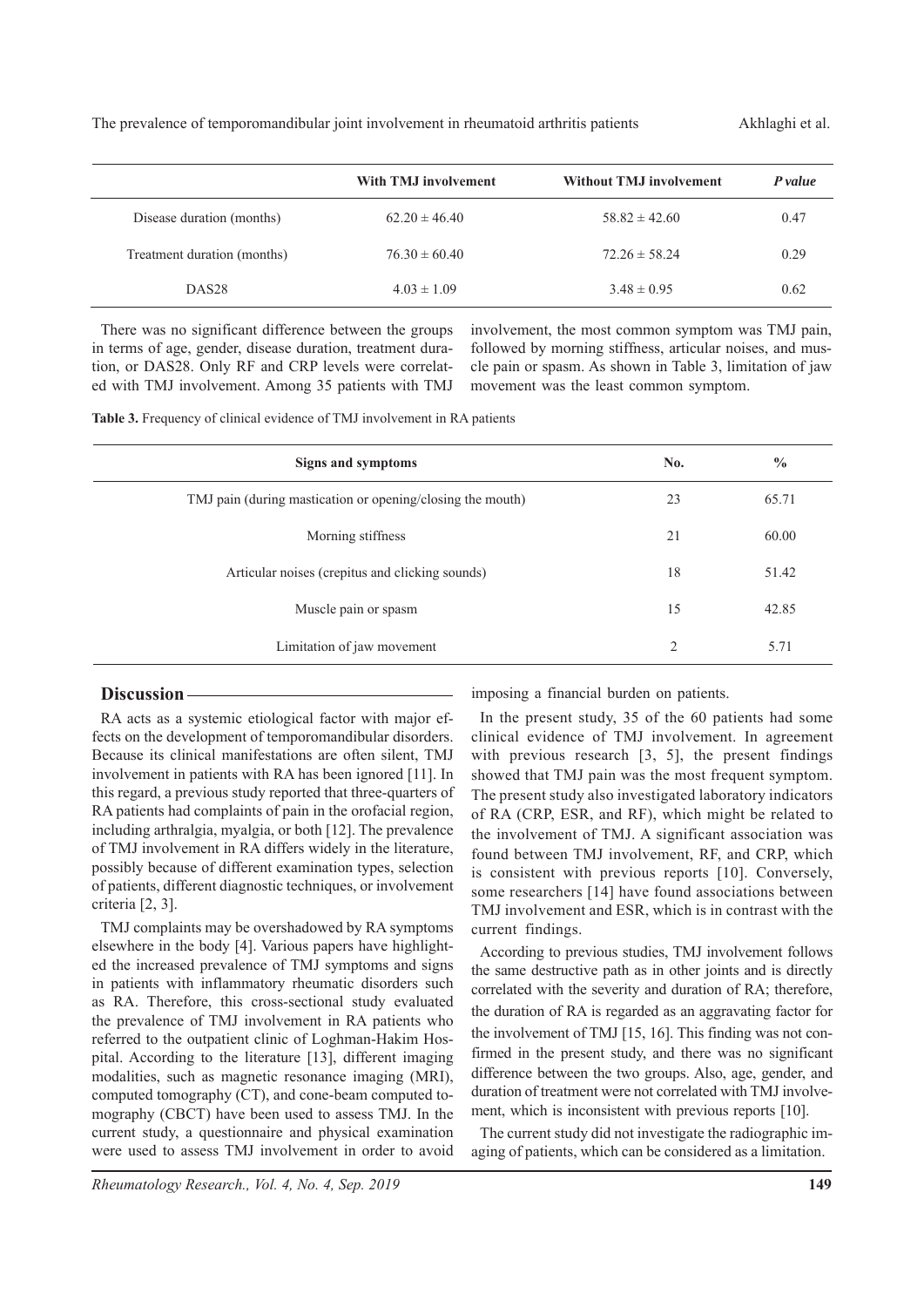The prevalence of temporomandibular joint involvement in rheumatoid arthritis patients Akhlaghi et al.

# **Conclusion**

Based on the present findings, CRP levels were high in RA patients with TMJ involvement, and TMJ pain was observed in almost half of the patients. There was a significant association between TMJ involvement and RF. Therefore, clinicians should incorporate TMJ examination in their clinical evaluations. Additionally, case-control and longitudinal studies on larger sample sizes can help in understanding the involvement of TMJ and its evolution in patients with RA.

## **Acknowledgments**

The authors are grateful to the staff at Vali-Asr Hospital and all the patients who assisted with this study.

## **Conflict of Interest**

The authors declare no conflicts of interest.